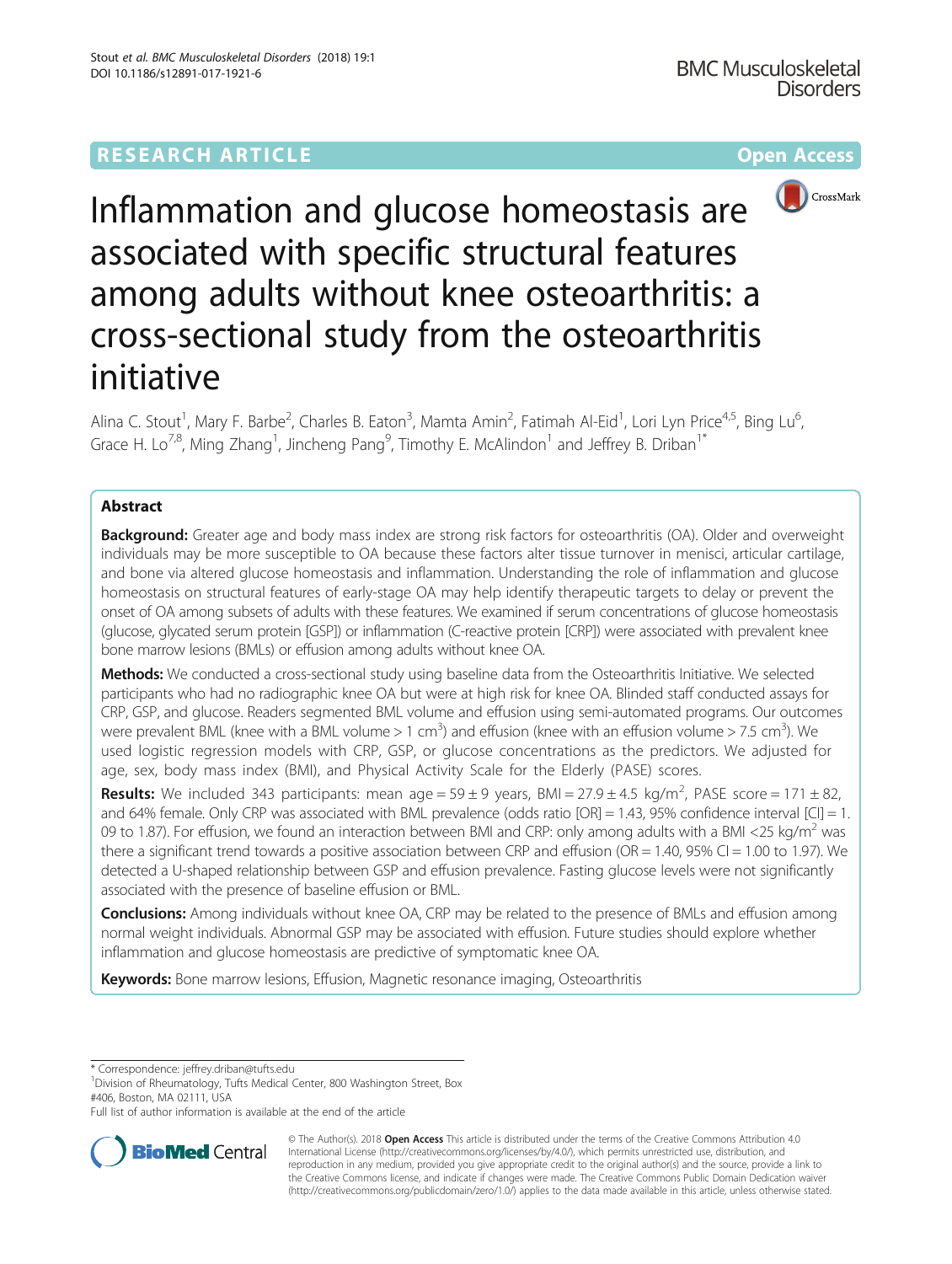## Background

Greater age and body mass index are strong risk factors for osteoarthritis (OA) [\[1](#page-6-0)–[4\]](#page-7-0). Older and overweight individuals may be more susceptible to OA because these factors alter tissue turnover in menisci, articular cartilage, and bone via altered glucose homeostasis [\[5](#page-7-0)–[9\]](#page-7-0) and inflammation [[8, 10](#page-7-0)–[14\]](#page-7-0). Individuals with osteoarthritis (OA) have greater systemic inflammation [\[15](#page-7-0)] and impaired glucose homeostasis [\[16](#page-7-0)]. However, it remains unclear if systemic inflammation and glucose homeostasis relate to specific structural features of early-stage OA, namely bone marrow lesions (BMLs) and effusion. BMLs and effusion are common features of OA that are associated with incidence of disease and symptoms [[17](#page-7-0)– [20\]](#page-7-0). Specifically, BMLs may reflect changes in the subchondral bone (e.g., fibrosis, edema, necrosis, abnormal trabeculae) that may predispose the joint to articular cartilage loss and greater knee pain [\[17](#page-7-0)]. Meanwhile, effusion and synovitis are linked to incident radiographic knee OA up to 2 years prior to diagnosis [\[19](#page-7-0)]. BMLs and effusion are particularly interesting because they can change size in less than 12 weeks [\[21](#page-7-0), [22\]](#page-7-0). Furthermore, clinical interventions may reduce BML size [[23](#page-7-0), [24\]](#page-7-0) and effusion volume [\[22\]](#page-7-0).

Understanding the role of inflammation and glucose homeostasis on structural features of early-stage OA may help identify therapeutic targets to delay or prevent the onset of OA among subsets of adults with these features. C-reactive protein (CRP) is a common clinical biomarker used to test systemic inflammation [\[25\]](#page-7-0). Individuals with greater CRP concentration are more likely to have greater OA-related symptoms [\[26\]](#page-7-0) and develop incident radiographic OA [\[27\]](#page-7-0). In relation to specific structural features of knee OA, one study found that CRP may be associated with BMLs among adults with knee OA [\[28](#page-7-0)] but other investigators reported null findings among individuals with and without OA [\[29](#page-7-0)]. Hence, we evaluated CRP because it may play a role in OA pathophysiology, the biomarker is clinically available, and prior studies assessed CRP in relation to OA.

Despite evidence that metabolic syndrome and diabetes may be associated with OA there is limited evidence about the role of glucose homeostasis on BMLs or effusion [[30\]](#page-7-0). To assess altered glucose homeostasis, we assessed glucose concentrations, which offers an assessment of glucose levels at the time of the study visit, and glycated serum protein (GSP), which provides a stable marker of glucose homeostasis over the 2 to 3 weeks prior to the study visit. It would be valuable to further explore the association between inflammation and glucose homeostasis among individuals without knee OA.

We sought to expand prior research by examining only individuals without radiographic knee OA. We assessed CRP and glucose concentrations, which had been tested in prior studies, and GSP, which provides a stable indicator of glucose homeostasis. The purpose of this study was to determine if serum concentrations of impaired glucose homeostasis (glucose or GSP) or systemic inflammation (CRP) were associated with the prevalence of knee BMLs or effusion. We focused on serum concentrations of these measures because serum would be easier to collect in most clinical settings than other samples (e.g., synovial fluid). Our long-term goal is to understand the relationship between glucose and/or inflammatory impairment and BMLs or effusion. This study represents a key early step to understanding whether systemic inflammation or irregular glucose homeostasis predisposes a knee to BMLs or effusion or whether BMLs and effusion lead to systemic inflammation and glucose irregularity.

## Methods

The Osteoarthritis Initiative (OAI) is a longitudinal, multi-center, observational study of 4796 individuals with or at risk for knee OA at four sites in the United States: Memorial Hospital of Rhode Island, The Ohio State University, University of Maryland and Johns Hopkins University, and the University of Pittsburgh. The study staff enrolled men and women (45 to 79 years of age) between February 2004 and May 2006. Descriptions of the eligibility criteria and the OAI protocol are publicly available on the OAI website [[31](#page-7-0)]. The OAI study was approved by institutional review boards at each OAI clinical site and the coordinating center: Memorial Hospital of Rhode Island Institutional Review Board, The Ohio State University's Biomedical Sciences Institutional Review Board, University of Pittsburgh Institutional Review Board, University of Maryland Baltimore – Institutional Review Board, and Committee on Human Research at University of California, San Francisco. All participants provided informed consent.

To determine if serum concentrations of impaired glucose homeostasis (glucose or GSP) or systemic inflammation (CRP) were associated with the prevalence of knee BMLs or effusion, we conducted a secondary analysis among a well characterized case-control sample that included three groups ( $n = 125$ /group): development of accelerated knee OA (case), common knee OA, or no knee OA (Fig. [1\)](#page-2-0) [\[32](#page-7-0)–[34\]](#page-7-0). One-hundred and twenty-five knees had no radiographic OA (Kellgren-Lawrence [KL] grade < 2) at the OAI baseline but then developed advanced-stage knee OA (KL grade 3 or 4) within 4 years. Knees from the other 2 groups were randomly matched by sex to the cases in a 1:1 ratio. Common knee OA was defined as no radiographic knee OA at baseline and progressed in KL grade  $\geq 1$  but did not reach advanced-stage knee OA over the course of 4 years.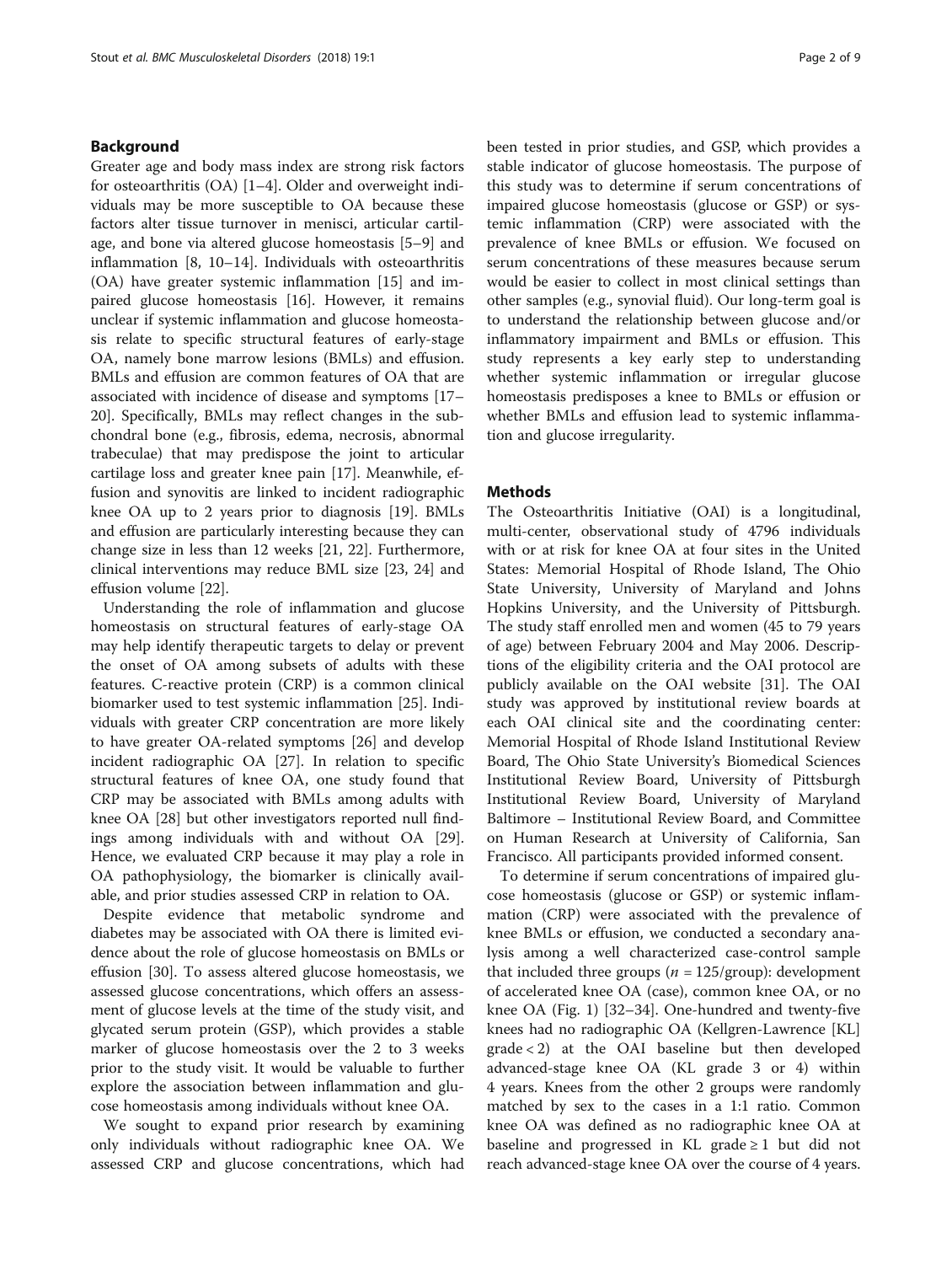<span id="page-2-0"></span>

No knee OA was defined as no radiographic knee OA at baseline and had no change in KL grade between the baseline visit and 4 years thereafter. From the 3 groups  $(n = 375)$ , we included 343 individuals who had sagittal intermediate-weighted, turbo spin echo, fat-suppressed magnetic resonance (MR) images and fasting serum data available at baseline (accelerated knee OA:  $n = 99$ , common knee OA:  $n = 119$ , no knee OA:  $n = 125$ ). This sample of participants offered us the advantage of a rich dataset and enabled us to ensure an adequate sample size of knees had baseline BMLs and effusion.

We included one knee per person. Among those who progressed over the subsequent 4 years, we included the knee with the greatest radiographic progression. For individuals with no radiographic progression, we selected a knee to match one person of the same sex who developed advanced-stage radiographic knee OA.

## MR image acquisition

To assess BMLs and knee effusion volume we used sagittal intermediate-weighted, turbo spin echo, fatsuppressed MR images which were acquired at the OAI baseline visit (field of view  $= 160$  mm, slice thickness  $=$ 3 mm, skip = 0 mm, flip angle = 180 degrees, echo time  $= 30$  ms, recovery time  $= 3200$  ms,  $313 \times 448$  matrix (interpolated to  $512 \times 512$ ), phase encode superior/inferior,  $\times$  resolution = 0.357 mm, and y resolution = 0.511 mm) [\[35](#page-7-0)]. All MR sequences were taken using one of four identical Siemens Trio 3-Tesla MR systems and a USA Instruments quadrature transmit-receive knee coil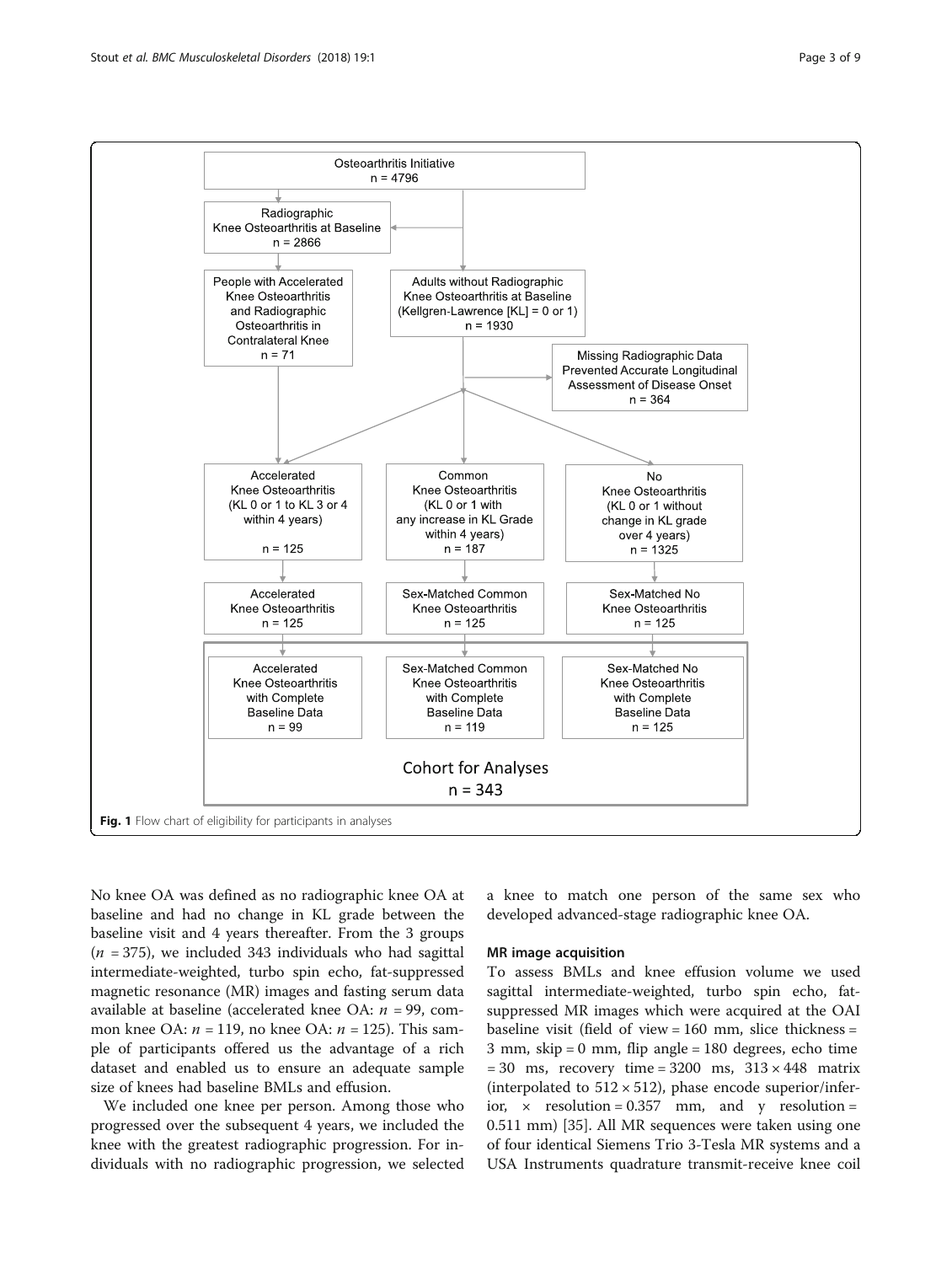at one of the four OAI clinical sites. The OAI protocol for MR imaging is available on the OAI website [\[31](#page-7-0)].

## BML measurements

A single reader (ACS) used a semi-automated program, which we described previously [\[36](#page-7-0)–[38\]](#page-7-0), to measure BMLs in the distal femur and proximal tibia on sagittal intermediate-weighted, turbo spin echo, fat-suppressed MR images. First, the reader identified the first and last slices in the MR sequence in which the tibia or femur are present. Following this, the reader marked several points along the articular surface of both the tibia and femur to define the crude boundaries of each bone. To mark the border furthest from the articular surface the reader marked the bone just prior to the epiphyseal line. Once the reader completed the manual steps, the program automatically segmented the bone boundary and then the areas of high-signal intensity within the bone by performing a thresholding and curve evolution process twice. These areas of high-signal intensity represented a probable BML. We then used two criteria to exclude false-positive regions and to define a BML: (1) the distance between a BML and the articular surface should be  $\leq 10$  mm [\[39](#page-7-0)–[41\]](#page-8-0) and (2) a BML should appear on  $>1$ MR image. The program output the BML volume for 4 different regions: medial femur, lateral femur, medial tibia, and lateral tibia.

Our reader had good reliability (intra-tester ICC 3,1 model baseline BML = 0.86 to 0.97). The reader also had good reliability compared with previous readers in our team (inter-tester intraclass correlation coefficient; ICC 2,1 model: baseline BML = 0.75 to 0.93). A second reader (JBD) reviewed all images for quality control, assuring that bone segmentation remained consistent across knees and time.

## Effusion measurements

Two readers measured knee effusion volume on sagittal intermediate-weighted, turbo spin echo, fat-suppressed MR images using a semi-automated program. Since the MR images were acquired without contrast the volumetric measurement may have included knee effusion and synovitis; however, throughout this manuscript we will describe the outcome as knee effusion volume. The program required the reader to first mark the first and last slice of the MR sequence in which the tibia or femur are visible. The reader then marked the base of the patella and the distal attachment of the patellar ligament into the tibial tuberosity on a middle slice. Following this, the program automatically applied a threshold to segment the effusion volume (areas of high-signal intensity) within the entire knee. The user then reviewed each slice with the option to manually adjust the threshold or

remove areas of high-signal intensity that were not effusion (e.g., subchondral bone cysts).

Two readers (JBD and FA) used the semi-automated software to quantify changes in MR-based knee effusion. Intra-tester reliability was good (ICC 3,1 model): reader 1 (JBD) baseline =  $0.96$ ; reader2 [FA] baseline =  $0.84$ ). Since inter-tester reliability was = 0.42, reader 1 conducted a quality review of all segmented images to ensure consistent results between readers, knees, and time. The final data was based on the reviewed segmentation results that were corrected by reader 1.

## Biospecimens collection

Participation in the OAI was contingent upon a baseline fasting blood draw. Participants were asked to fast for >8 h prior to their study visit. Trained staff performed baseline blood draws at least 1 h after the participant had gotten up in the morning.

Immediately after collection, study staff inverted the serum sample tubes and kept them at room temperature for 30 min. Following these 30 min, the tubes were centrifuged at 4 °C for a total of 30,000 g-minutes and then immediately transferred to cryovials. Within 15 min of being transferred to cryovials the samples were placed in a − 70 °C freezer for at least 30 min prior to being shipped to Fisher Bioservices for long-term storage. In September 2015, Fisher Bioservices shipped the samples to Temple University School of Medicine. Additional details regarding the collection of biospecimens can be found in the OAI protocols, which are available on the OAI website [[31\]](#page-7-0).

## Biospecimens assay

All assays were performed at Temple University School of Medicine within 2 months of delivery. The samples were de-identified to ensure the laboratory staff was blinded. To assess serum high-sensitivity CRP, an enzyme-linked immunosorbent assay was used (ELISA, Novex by Life Technology, Carlsbad, CA; range =  $18.75-1200$  pg/mL, sensitivity =  $18.75$  pg/mL, coefficient of variation <7.52% for intra-assay precision, and coefficient of variation <10% for inter-assay precision). To assay GSP, an ELISA kit was used (MyBioSource, San Diego, CA; range = 78.125 μM – 1000 nmol/mL, sensitivity =  $48.875 \mu M/mL$ , and coefficient of variation <10%). Samples used for glucose analyses were deproteinized prior to analysis with 10kD Spin Columns (Abcam, Cambridge, MA), per manufacturer's directions. For fasting glucose levels, Glucose Assay Kits were used (Abcam; range =  $1-1000 \mu M$ , sensitivity = 1  $\mu$ M/mL, and coefficient of variation <2%). All samples were tested in duplicate.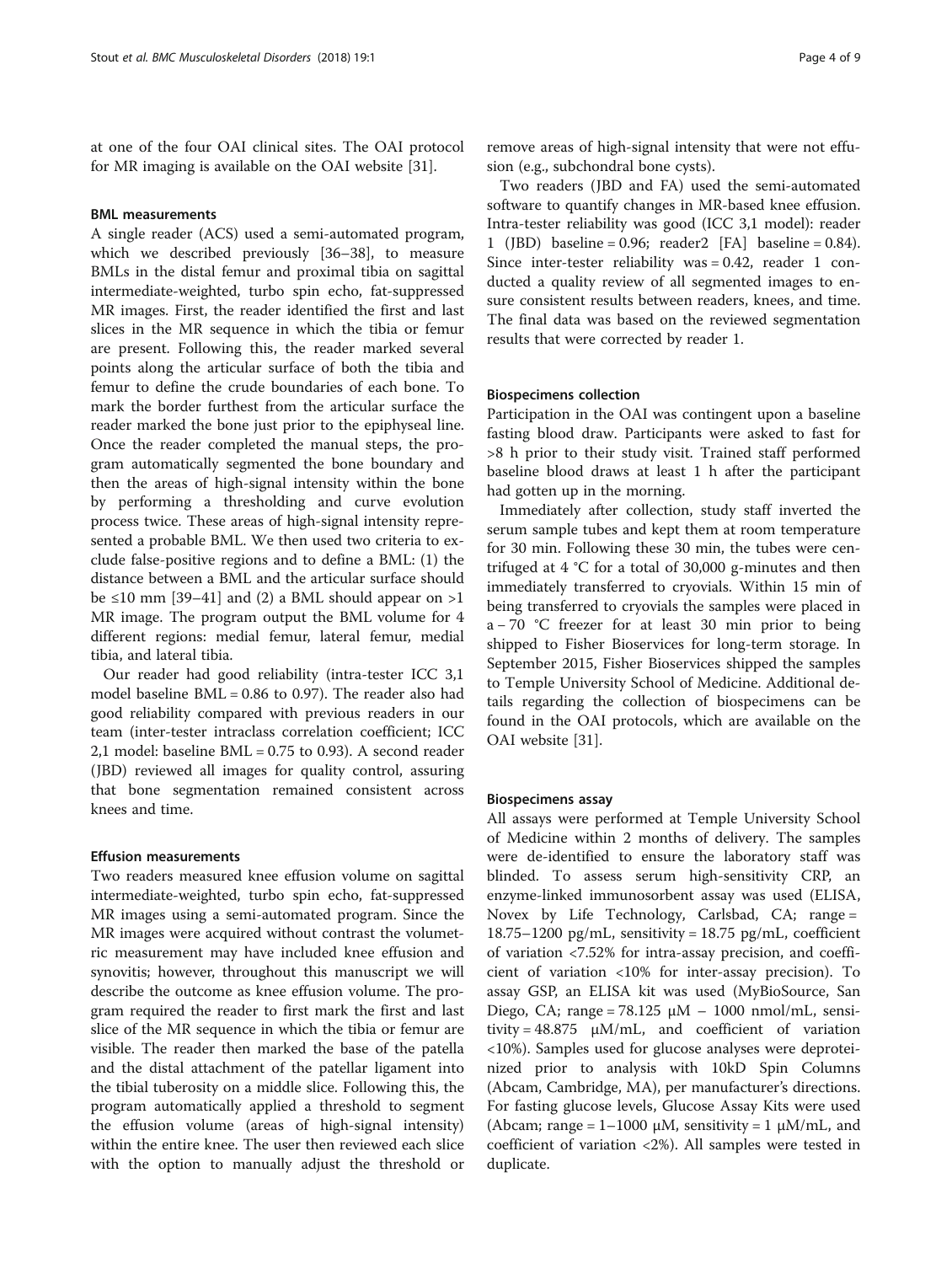## Other clinical variables

We extracted potential confounders from the public OAI data files: age, sex, body mass index (BMI), and Physical Activity Scale for the Elderly (PASE) scores (Files: enrollees, version 22; allclinical00, version 0.2.2). We also extracted self-reported diabetes from the Charlson Comorbidity Index. All variables were collected based on standardized procedures, which are defined in the OAI protocols, which are available on the OAI website (15).

## Statistical analyses

Initially, we calculated descriptive statistics; explored the distribution of CRP, GSP, and glucose concentrations, and applied the natural log (ln) transformation for GSP to stabilize the variable. Since our BML segmentation program detected small areas of increased signal intensity on every knee, we classified a knee as having a prevalent BML if any region (medial femur, medial tibia, lateral femur, lateral tibia) had a BML volume  $>1$  cm<sup>3</sup>. The BML cut-point was based on a prior classification and regression tree analysis with medial joint space narrowing progression as an outcome [[37](#page-7-0), [42](#page-8-0)]. A knee was classified as having prevalent effusion if the knee effusion volume was greater than the median knee effusion volume ( $> 7.5$  cm<sup>3</sup>).

To assess the relationship between serum measurements (predictors) and BMLs or knee effusion (outcomes) we used logistic regression models, adjusting for age, sex, BMI, and PASE score. In separate models, we explored interactions between the biomarkers and BMI. We checked for a linear relationship between the three predictors and the log odds for the presence of BMLs or effusion using a plot spline transformation with linear hypothesis test (SAS macro: %PSPLINET, 3 knots). When a nonlinear relationship was present we performed piece-wise logistic regression analyses and selected the cut-point based on spline graphs.

We conducted 2 sensitivity analyses: 1) adjusting for self-reported smoking ever in life and 2) only including people who reported no diabetes. We also explored if there was an interaction between sex and any of the three serum measurements.

All analyses were performed with SAS Enterprise Guide 7.13 (Cary, NC).

## Results

We had complete data for 343 participants. The cohort had a mean age of  $59 \pm 9$  years, BMI of  $27.9 \pm 4.4$  kg/m<sup>2</sup>, PASE score of  $171 \pm 82$ , and 64% were female. Only 10 participants reported diabetes on the Charlson Comorbidity Index (7 had missing data). Overall, the sample had a mean (standard deviation) total BML volume 0.92 (1.48)  $\text{cm}^3$ , effusion volume 9.09 (6.28)  $\text{cm}^3$ , CRP 3.31 (1.21) mg/L, lnGSP 5.48 (0.72), and glucose 110.19 (26.52) mg/dL.

Only CRP concentrations were associated with the presence of BMLs (OR = 1.43, 95% CI = 1.09 to 1.87; Table 1). There were no associations between GSP or glucose levels and the presence of BMLs.

We found a statistical interaction between BMI and CRP when assessing effusion: among adults with a BMI  $\langle 25 \text{ kg/m}^2$ , there was a trend for a positive association between CRP and knee effusion ( $OR = 1.40$ ,  $95\%$  CI 1.00 to 1.97) but this association was null for overweight or obese individuals (OR =  $0.83$ ,  $95\%$  CI =  $0.65$  to 1.07). We detected a nonlinear relationship between lnGSP levels and the presence of baseline effusion: for lnGSP levels ≥5.5cm<sup>3</sup>, individuals with greater GSP concentrations were more likely to have baseline effusion  $(OR = 2.02)$ . In contrast, for  $lnGSP$  levels  $\lt5.5cm^3$ , individuals with lower GSP concentrations were more likely to have effusion (OR = 0.39; see Table [2](#page-5-0)). Fasting glucose levels were not significantly associated with the presence of baseline effusion.

In sensitivity analyses, we found that adjusting for smoking or limiting the sample to people with no diabetes had little influence on the estimated odds ratios (< 10% change in OR). We found no significant interactions with sex.

## **Discussion**

Among adults without knee OA, we found that people with greater systemic inflammation (CRP concentrations) were more likely to have a BML. Furthermore, among individuals with a normal weight, adults with high CRP

**Table 1** C-reactive protein is associated with the prevalence of bone marrow lesions (BMLs)

| Predictor (continuous)       | No BML<br>$(n = 287)$<br>Mean (SD)<br>(Reference) | Prevalent BMI<br>$(n = 56)$<br>Mean (SD) | Prevalent BMI<br>Crude OR (95% CI), p-value<br>(per unit of biomarker concentration) | Prevalent BMI<br>Adjusted OR (95% CI), p-value<br>(per unit of biomarker concentration) |
|------------------------------|---------------------------------------------------|------------------------------------------|--------------------------------------------------------------------------------------|-----------------------------------------------------------------------------------------|
| C-reactive Protein (mg/L)    | 3.24(1.22)                                        | 3.67(1.12)                               | 1.36 (1.05, 1.75), 0.02                                                              | 1.43 (1.09, 1.87), 0.01                                                                 |
| Glycated serum protein (log) | 5.50 (0.70)                                       | 5.43 (0.82)                              | $0.87$ (0.58, 1.32), 0.52                                                            | $0.97$ (0.65, 1.46), 0.90                                                               |
| Glucose (mg/dL) per 10 mg/dL | 109.3 (27.2)                                      | 114.6 (22.2)                             | 1.08 (0.97, 1.20), 0.18                                                              | 1.07 (0.95, 1.19), 0.28                                                                 |

Adjusted analyses include age, body mass index, sex, and Physical Activity Scale for the Elderly Score. OR odds ratio, 95% CI 95% confidence interval. Bold represents statistically significant findings ( $p < 0.05$ )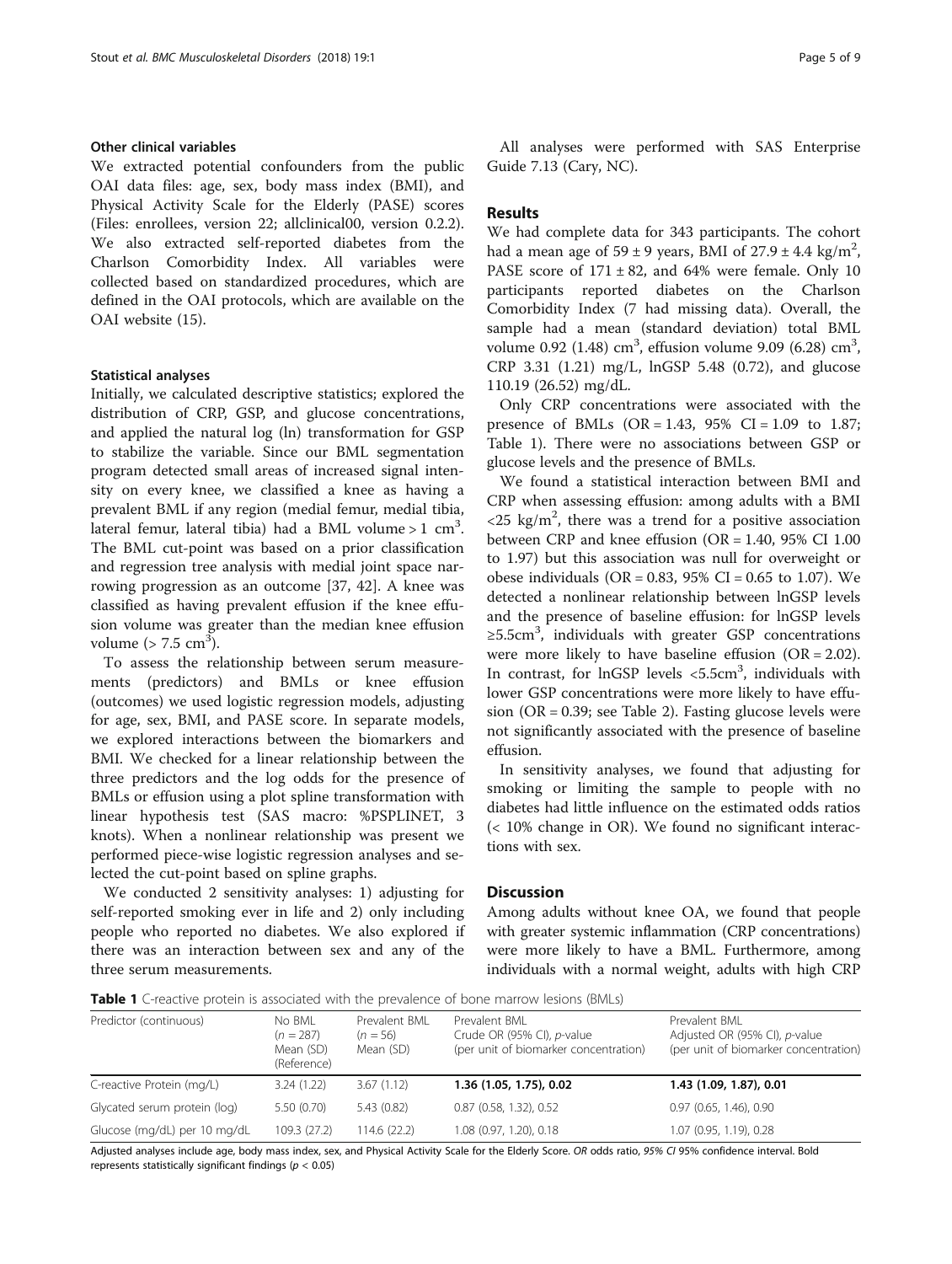Predictor (continuous) No-L

|      | s associated with the prevalence of effusion                              |                           |                              |
|------|---------------------------------------------------------------------------|---------------------------|------------------------------|
|      | ittle Effusion Effusion ( $\geq 7.5$ cm <sup>3</sup> ) Prevalent Effusion |                           | Prevalent Effusion           |
| 173) | $(n = 170)$                                                               | Crude OR (95% CI) n-value | Adjusted OR (95% CI) n-value |

<span id="page-5-0"></span>Table 2 Glycated serum protein i

|                                           | $(n = 173)$<br>Mean (SD)<br>(Reference) | $(n = 170)$<br>Mean (SD) | Crude OR (95% CI), p-value<br>(per unit of biomarker concentration) (per unit of biomarker concentration) | Adjusted OR (95% CI), p-value |
|-------------------------------------------|-----------------------------------------|--------------------------|-----------------------------------------------------------------------------------------------------------|-------------------------------|
| $CRP$ (mg/L)                              | 3.29(1.27)                              | 3.34(1.16)               | 1.04 (0.87, 1.24), 0.68                                                                                   | 1.01 (0.83, 1.22), 0.93       |
| InGSP < 5.5                               | 5.10(0.29)                              | 4.99(0.40)               | $0.36$ (0.18, 0.73), 0.004                                                                                | 0.39(0.18, 0.83), 0.01        |
| InGSP $\geq$ 5.5                          | 6.01(0.49)                              | 6.29(0.71)               | 2.01 (1.22, 3.32), 0.01                                                                                   | 2.02 (1.22, 3.34), 0.01       |
| Glucose (mg/dL) per 10 mg/dL 108.7 (27.9) |                                         | 111.7(25.1)              | 1.04 (0.96, 1.13), 0.31                                                                                   | 1.03 (0.95, 1.12), 0.48       |

All analyses were adjusted for age, body mass index, sex, and Physical Activity Scale for the Elderly score. CRP C-reactive Protein, lnGSP glycated serum protein (log), OR odds ratio, 95% CI 95% confidence interval. Bold represents statistically significant findings ( $p < 0.05$ )

concentrations may be more likely to have knee effusion. Finally, GSP concentrations had a "U-shaped" relationship with effusion. These findings highlight the complex relationships that systemic inflammation and impaired glucose homeostasis may have among knees without OA.

Our results complement a prior study of people with knee OA in which the authors reported positive associations between quartiles of CRP and the prevalence and worsening of knee BMLs over 2 years [[28\]](#page-7-0). We went beyond quartile readings and looked at CRP as a continuous variable, finding a linear relationship between CRP concentrations and BML presence. While Zhu, et al. [[28\]](#page-7-0) collected data from participants with symptomatic knee OA, our study focused on individuals without knee OA, but with established risk factors for the disease.

Only one study has looked at the relationship between glucose and BMLs. Specifically, the authors found a positive association between glucose levels and incident BMLs in women but not in men [\[30](#page-7-0)]; however, fasting glucose samples were collected >9 years prior to the initial MR images that were used for BML measurements. In contrast, we examined glucose concentrations in serum collected during the same visit as the MR images. Additionally, a novel aspect of our study was that we looked at a more stable metric of glucose homeostasis, GSP, rather than focusing purely on fasting glucose levels.

The inclusion of GSP in our analyses proved insightful as we found associations between GSP levels and the presence of baseline effusion. Our results complement our previous study that found a U-shaped correlation between GSP concentrations and incident knee OA: specifically, individuals with lnGSP concentrations <5.7 and individuals with lnGSP concentrations >5.7 were more likely to develop incident knee OA than those with lnGSP concentrations closer to 5.7 [\[32\]](#page-7-0). This U-shaped relationship may indicate that there are two clinically relevant subsets with effusion that warrant more study – those with low GSP concentrations and others with high GSP concentrations. Increased formation of advanced glycation end-products leads to increased collagen cross-linking, which can make the cartilage more brittle.

This in turn can induce cartilage fragmentation [\[43](#page-8-0)], which could aggravate the synovium causing an increase in effusion volume [\[44, 45](#page-8-0)]. This may help explain the positive association between high GSP levels and effusion. Alternatively, the presence of knee effusion may lead to joint symptoms, which leads to a more sedentary life style and consequently a greater risk for impaired glucose homeostasis. Future studies should explore the cause for this association, as well as why low GSP levels are associated with effusion.

We also observed a trend that CRP had a positive association with effusion among individuals with a normal weight (BMI <25 kg/m<sup>2</sup>) but not among adults who were overweight or obese. This may indicate that other factors besides systemic inflammation contribute to effusion among individuals who are overweight or obese. The increased joint load in an overweight or obese individual can cause cartilage damage [\[46](#page-8-0)], and cartilage fragments may aggravate the synovium [\[41](#page-8-0), [45](#page-8-0)]. It is important to note that the cross-sectional nature precludes us from determining if the presence of effusion – or other pathologies that contribute to effusion – may contribute to greater systemic inflammation among normal weight adults but not among individuals who are overweight and obese.

There were several potential limitations to our study. With our limited sample size, we may not have adequate power to explore more interactions, especially with the presence of nonlinear relationships. Despite this limitation, we detected nonlinear patterns and interactions that may be important to future research. It is vital that future studies anticipate non-linear relationships between glucose homeostasis and effusion. Secondly, our study did not consider the association between local inflammatory biomarkers and BMLs or effusion. We chose to focus solely on the whole-body burden of glucose and inflammatory homeostasis. There are many systemic and local factors that may contribute to changes in glucose and inflammatory homeostasis. Hence, we cannot infer causation; however, despite other possible causes for altered glucose and inflammatory homeostasis, BMLs, and effusion they are associated. Thirdly, the cross-sectional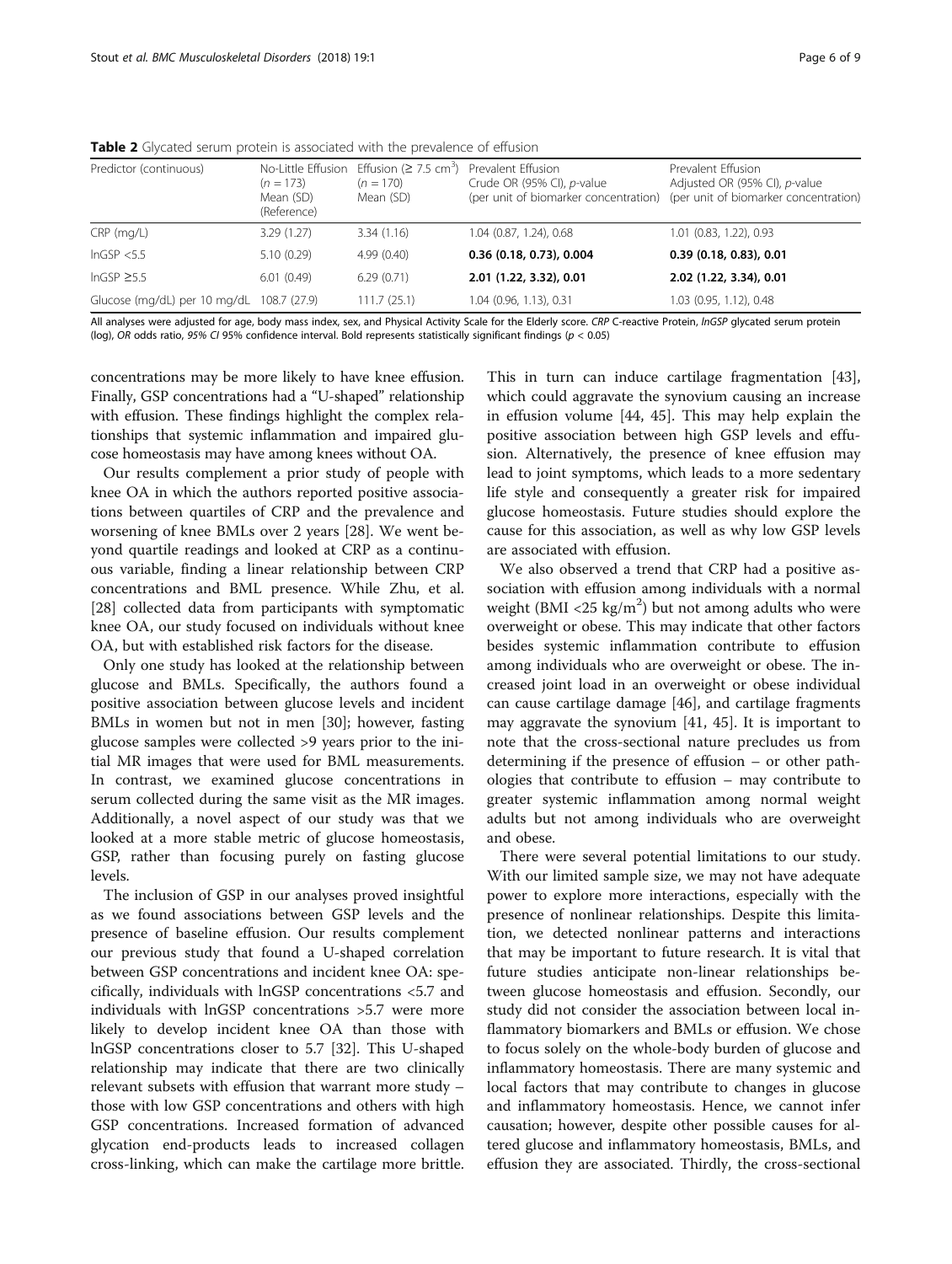<span id="page-6-0"></span>nature precludes us from making any causal inferences or disentangling whether systemic inflammation or glucose homeostasis leads the joint to be susceptible to BMLs or effusion or if the presence of BMLs and effusion may contribute to changes in systemic inflammation or glucose homeostasis. Finally, we used a sample that was enriched to include people who later develop radiographic knee OA and not a population-based sample, which would enable results that are more generalizable. Future population-based studies may build on these findings. Despite these limitations, we found novel associations and interactions that warrant further study.

## Conclusions

We found that systemic inflammation, specifically CRP, may be associated with BMLs and effusion in normal weight individuals. Furthermore, glucose homeostasis, determined using GSP, may be associated with effusion. Though our results indicate that inflammatory and glucose homeostasis are related to structural features of OA, it will be valuable to determine whether inflammatory and glucose homeostasis are related to incident symptomatic OA. Further understanding of these associations may help us develop strategies to prevent or delay symptomatic OA or alternatively to prevent an adverse influence of knee OA on systemic inflammation and impaired glucose homeostasis.

#### Abbreviations

BMI: Body mass index; BML: Bone marrow lesion; CI: Confidence interval; CRP: C-reactive protein; GSP: Glycated serum protein; ICC: Intraclass correlation coefficient; MR: Magnetic resonance; OA: Osteoarthritis; OAI: Osteoarthritis Initiative; OR: Odds ratio; PASE: Physical Activity Scale for the Elderly

#### Acknowledgements

Not applicable.

#### Funding

These analyses were financially supported by the National Institute of Arthritis and Musculoskeletal and Skin Diseases of the National Institutes of Health under Award Number R01 AR065977. The OAI is a public-private partnership comprised of five contracts (N01-AR-2-2258; N01-AR-2-2259; N01-AR-2-2260; N01-AR-2-2261; N01-AR-2-2262) funded by the National Institutes of Health, a branch of the Department of Health and Human Services, and conducted by the OAI Study Investigators. Private funding partners include Merck Research Laboratories; Novartis Pharmaceuticals Corporation, GlaxoSmithKline; and Pfizer, Inc. Private sector funding for the OAI is managed by the Foundation for the National Institutes of Health. This manuscript was prepared using an OAI public use data set and does not necessarily reflect the opinions or views of the OAI investigators, the NIH, or the private funding partners. This work was also supported in part by the Houston Veterans Affairs Health Services Research and Development Center of Excellence (HFP90–020). The views expressed in this article are those of the authors and do not necessarily represent the views of the Department of Veterans Affairs.

#### Availability of data and materials

The datasets generated and analyzed during the current study are available on the OAI website ([https://oai.epi-ucsf.org/\)](https://oai.epi-ucsf.org/). Biochemical and MR-based measurements will be released on the OAI website but will also be available from the corresponding author on reasonable request.

#### Authors' contributions

ACS contributed to the acquisition of data, analysis and interpretation of data, drafting/revisions of article, as well as final approval of the article. MFB contributed to the conception and design, acquisition of data, interpretation of data, drafting/revisions of article, as well as final approval of the article. CBE contributed to the conception and design, acquisition of data, analysis and interpretation of data, drafting/revisions of article, as well as final approval of the article. MA contributed to the acquisition of data, interpretation of data, drafting/revisions of article, as well as final approval of the article. FA contributed to the acquisition of data, drafting/revisions of article, as well as final approval of the article. LLP contributed to the analysis and interpretation of data, drafting/revisions of article, as well as final approval of the article. BL contributed to the conception and design, analysis and interpretation of data, drafting/revisions of article, as well as final approval of the article. GHL contributed to the analysis and interpretation of data, drafting/revisions of article, as well as final approval of the article. MZ contributed to acquisition of data, interpretation of data, drafting/revisions of article, as well as final approval of the article. JP contributed to acquisition of data, interpretation of data, drafting/revisions of article, as well as final approval of the article. TEM contributed to the conception and design, acquisition of data, analysis and interpretation of data, drafting/revisions of article, as well as final approval of the article. JBD contributed to the conception and design, acquisition of data, analysis and interpretation of data, drafting/revisions of article, as well as final approval of the article.

#### Competing interest

JBD and MFB are members of the Editorial Board of BMC Musculoskeletal Disorders. The other authors declare that they have no competing interests.

#### Ethics approval and consent to participate

The OAI study was approved by institutional review boards at each OAI clinical site and the coordinating center: Memorial Hospital of Rhode Island Institutional Review Board, The Ohio State University's Biomedical Sciences Institutional Review Board, University of Pittsburgh Institutional Review Board, University of Maryland Baltimore – Institutional Review Board, and Committee on Human Research at University of California, San Francisco. All participants provided informed consent.

## Consent for publication

Not applicable.

#### Publisher's Note

Springer Nature remains neutral with regard to jurisdictional claims in published maps and institutional affiliations.

#### Author details

<sup>1</sup> Division of Rheumatology, Tufts Medical Center, 800 Washington Street, Box #406, Boston, MA 02111, USA. <sup>2</sup>Department of Anatomy and Cell Biology, Temple University School of Medicine, 3500 North Broad Street, Philadelphia, PA 19140, USA. <sup>3</sup>Center for Primary Care and Prevention, Alpert Medical School of Brown University, 111 Brewster Street, Pawtucket, RI 02860, USA. <sup>4</sup>The Institute for Clinical Research and Health Policy Studies, Tufts Medical Center, 800 Washington Street, Box #63, Boston, MA 02111, USA. <sup>5</sup>Tufts Clinical and Translational Science Institute, Tufts University, 800 Washington Street, Box #63, Boston, MA 02111, USA. <sup>6</sup>Brigham & Women's Hospital and Harvard Medical School, 75 Francis Street PBB-B3, Boston, MA 02115, USA. 7 Medical Care Line and Research Care Line, Houston Health Services Research and Development (HSR&D) Center of Excellence Michael E. DeBakey VAMC, 2002 Holcombe Blvd, Houston, TX 77030, USA. <sup>8</sup>Section of Immunology, Allergy, and Rheumatology, Baylor College of Medicine, 1 Baylor Plaza, BCM-285, Houston, TX 77030, USA. <sup>9</sup>Department of Electrical Engineering, Tufts University, 161 College Avenue, Medford, MA 02155, USA.

#### Received: 19 September 2017 Accepted: 22 December 2017 Published online: 05 January 2018

### References

1. Richmond SA, Fukuchi RK, Ezzat A, Schneider K, Schneider G, Emery CA. Are joint injury, sport activity, physical activity, obesity, or occupational activities predictors for osteoarthritis? A systematic review. J Orthop Sports Phys Ther. 2013;43(8):515–b519.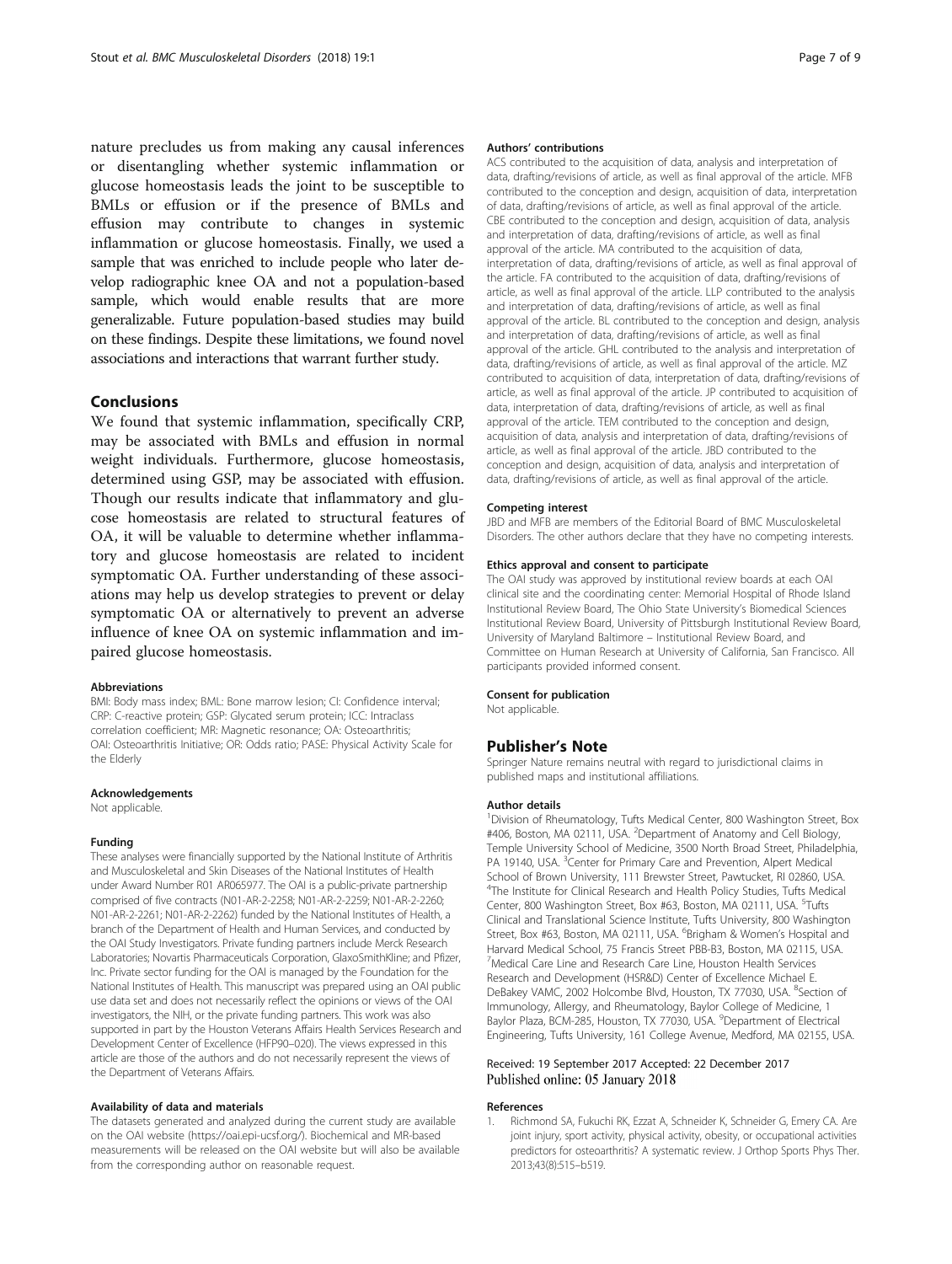- <span id="page-7-0"></span>2. Oliveria SA, Felson DT, Reed JI, Cirillo PA, Walker AM. Incidence of symptomatic hand, hip, and knee osteoarthritis among patients in a health maintenance organization. Arthritis Rheum. 1995;38(8):1134–41.
- 3. Jiang L, Tian W, Wang Y, Rong J, Bao C, Liu Y, Zhao Y, Wang C. Body mass index and susceptibility to knee osteoarthritis: a systematic review and meta-analysis. Joint Bone Spine. 2012;79(3):291–7.
- 4. Blagojevic M, Jinks C, Jeffery A, Jordan KP. Risk factors for onset of osteoarthritis of the knee in older adults: a systematic review and metaanalysis. Osteoarthr Cartil. 2010;18(1):24–33.
- 5. Rosa SC, Rufino AT, Judas FM, Tenreiro CM, Lopes MC, Mendes AF. Role of glucose as a modulator of anabolic and catabolic gene expression in normal and osteoarthritic human chondrocytes. J Cell Biochem. 2011; 112(10):2813–24.
- 6. Chen HC, Shah S, Stabler TV, Li YJ, Kraus VB. Biomarkers associated with clinical phenotypes of hand osteoarthritis in a large multigenerational family: the CARRIAGE family study. Osteoarthr Cartil. 2008;16(9):1054–9.
- 7. Elahi D, Muller DC, Tzankoff SP, Andres R, Tobin JD. Effect of age and obesity on fasting levels of glucose, insulin, glucagon, and growth hormone in man. J Gerontol. 1982;37(4):385–91.
- 8. Lucey AJ, Paschos GK, Thorsdottir I, Martinez JA, Cashman KD, Kiely M. Young overweight and obese women with lower circulating osteocalcin concentrations exhibit higher insulin resistance and concentrations of Creactive protein. Nutrition Res (New York, NY). 2013;33(1):67–75.
- 9. Lee SW, Jo HH, Kim MR, You YO, Kim JH. Association between obesity, metabolic risks and serum osteocalcin level in postmenopausal women. Gynecol Endocrinol. 2012;28(6):472–7.
- 10. Driban JB, Barr AE, Amin M, Sitler MR, Barbe MF. Joint inflammation and early degeneration induced by high force reaching are attenuated by ibuprofen in an animal model of work-related musculoskeletal disorder. J Biomed Biotechnol. 2011;2011:691412.
- 11. Kerkhof HJ, Bierma-Zeinstra SM, Castano-Betancourt MC, de Maat MP, Hofman A, Pols HA, Rivadeneira F, Witteman JC, Uitterlinden AG, van Meurs JB. Serum C reactive protein levels and genetic variation in the CRP gene are not associated with the prevalence, incidence or progression of osteoarthritis independent of body mass index. Ann Rheum Dis. 2010; 69(11):1976–82.
- 12. Labouesse MA, Gertz ER, Piccolo BD, Souza EC, Schuster GU, Witbracht MG, Woodhouse LR, Adams SH, Keim NL, Van Loan MD. Associations among endocrine, inflammatory, and bone markers, body composition and weight loss induced bone loss. Bone. 2014;64:138–46.
- 13. Jonsson H, Helgadottir GP, Aspelund T, Eiriksdottir G, Sigurdsson S, Siggeirsdottir K, Ingvarsson T, Harris TB, Launer L, Gudnason V. Hand osteoarthritis severity is associated with Total knee joint replacements independently of BMI. The ages-Reykjavik study. Open Rheumatol J. 2011;5:7–12.
- 14. Kraus VB, Stabler TV, Luta G, Renner JB, Dragomir AD, Jordan JM. Interpretation of serum C-reactive protein (CRP) levels for cardiovascular disease risk is complicated by race, pulmonary disease, body mass index, gender, and osteoarthritis. Osteoarthr Cartil. 2007;15(8):966–71.
- 15. Fraenkel L, Roubenoff R, LaValley M, McAlindon T, Chaisson C, Evans S, Harris T, Dinarello CA, Felson DT. The association of peripheral monocyte derived interleukin 1beta (IL-1beta), IL-1 receptor antagonist, and tumor necrosis factor-alpha with osteoarthritis in the elderly. J Rheumatol. 1998; 25(9):1820–6.
- 16. Hart DJ, Doyle DV, Spector TD. Association between metabolic factors and knee osteoarthritis in women: the Chingford study. J Rheumatol. 1995;22(6): 1118–23.
- 17. Xu L, Hayashi D, Roemer FW, Felson DT, Guermazi A. Magnetic resonance imaging of subchondral bone marrow lesions in association with osteoarthritis. Semin Arthritis Rheum. 2012;42(2):105–18.
- 18. Yusuf E, Kortekaas MC, Watt I, Huizinga TW, Kloppenburg M. Do knee abnormalities visualised on MRI explain knee pain in knee osteoarthritis? A systematic review. Ann Rheum Dis. 2011;70(1):60–7.
- 19. Roemer FW, Kwoh CK, Hannon MJ, Hunter DJ, Eckstein F, Fujii T, Boudreau RM, Guermazi A. What comes first? Multitissue involvement leading to radiographic osteoarthritis: magnetic resonance imaging-based trajectory analysis over four years in the osteoarthritis initiative. Arthritis Rheumatology. 2015;67(8):2085–96.
- 20. Sharma L, Chmiel JS, Almagor O, Dunlop D, Guermazi A, Bathon JM, Eaton CB, Hochberg MC, Jackson RD, Kwoh CK, et al. Significance of preradiographic magnetic resonance imaging lesions in persons at increased risk of knee osteoarthritis. Arthritis Rheumatol. 2014;66(7):1811–9.
- 21. Felson DT, Parkes MJ, Marjanovic EJ, Callaghan M, Gait A, Cootes T, Lunt M, Oldham J, Hutchinson CE. Bone marrow lesions in knee osteoarthritis change in 6-12 weeks. Osteoarthr Cartil. 2012;20(12):1514–8.
- 22. Brandt KD, Mazzuca SA, Buckwalter KA. Acetaminophen, like conventional NSAIDs, may reduce synovitis in osteoarthritic knees. Rheumatology (Oxford, England). 2006;45(11):1389–94.
- Laslett LL, Dore DA, Quinn SJ, Boon P, Ryan E, Winzenberg TM, Jones G. Zoledronic acid reduces knee pain and bone marrow lesions over 1 year: a randomised controlled trial. Ann Rheum Dis. 2012;71(8):1322–8.
- 24. Callaghan MJ, Parkes MJ, Hutchinson CE, Gait AD, Forsythe LM, Marjanovic EJ, Lunt M, Felson DT. A randomised trial of a brace for patellofemoral osteoarthritis targeting knee pain and bone marrow lesions. Ann Rheum Dis. 2015;74(6):1164–70.
- 25. Visser M, Bouter LM, McQuillan GM, Wener MH, Harris TB. Elevated Creactive protein levels in overweight and obese adults. JAMA. 1999;282(22): 2131–5.
- 26. Jin X, Beguerie JR, Zhang W, Blizzard L, Otahal P, Jones G, Ding C. Circulating C reactive protein in osteoarthritis: a systematic review and meta-analysis. Ann Rheum Dis. 2015;74(4):703–10.
- 27. Saberi Hosnijeh F, Siebuhr AS, Uitterlinden AG, Oei EHG, Hofman A, Karsdal MA, Bierma-Zeinstra SM, Bay-Jensen AC, van Meurs JBJ. Association between biomarkers of tissue inflammation and progression of osteoarthritis: evidence from the Rotterdam study cohort. Arthritis Res Ther. 2016;18(1):1–10.
- 28. Zhu Z, Jin X, Wang B, Wluka A, Antony B, Laslett LL, Winzenberg T, Cicuttini F, Jones G, Ding C. Cross-sectional and longitudinal associations between serum levels of hs-CRP, knee bone marrow lesions and knee pain in patients with knee osteoarthritis. Arthritis Care Res. 2016;68(10):1471–7.
- 29. Stannus OP, Jones G, Blizzard L, Cicuttini FM, Ding C. Associations between serum levels of inflammatory markers and change in knee pain over 5 years in older adults: a prospective cohort study. Ann Rheum Dis. 2013;72(4):535–40.
- 30. Davies-Tuck ML, Wang Y, Wluka AE, Berry PA, Giles GG, English DR, Cicuttini FM. Increased fasting serum glucose concentration is associated with adverse knee structural changes in adults with no knee symptoms and diabetes. Maturitas. 2012;72(4):373–8.
- 31. The Osteoarthritis Initiative.<http://oai.epi-ucsf.org/>. Accessed 5 Dec 2017.
- 32. Driban JB, Eaton CB, Amin M, Stout AC, Price LL, Lu B, Lo GH, McAlindon TE, Barbe MF. Glucose homeostasis influences the risk of incident knee osteoarthritis: data from the osteoarthritis initiative. J Orthop Res. 2017; 35(10):2282–7. doi:[https://doi.org/10.1002/jor.23531](http://dx.doi.org/10.1002/jor.23531).
- 33. Driban JB, Stout AC, Duryea J, Lo GH, Harvey WF, Price LL, Ward RJ, Eaton CB, Barbe MF, Lu B, et al. Coronal tibial slope is associated with accelerated knee osteoarthritis: data from the osteoarthritis initiative. BMC Musculoskelet Disord. 2016;17:299.
- 34. Driban JB, McAlindon TE, Amin M, Price LL, Eaton CB, Davis JE, Lu B, Lo GH, Duryea J, Barbe MF. Risk factors can classify individuals who develop accelerated knee osteoarthritis: data from the osteoarthritis initiative. J Orthop Res. 2017. doi[:https://doi.org/10.1002/jor.23675](http://dx.doi.org/10.1002/jor.23675). [Epub ahead of print].
- 35. Peterfy CG, Schneider E, Nevitt M. The osteoarthritis initiative: report on the design rationale for the magnetic resonance imaging protocol for the knee. Osteoarthr Cartil. 2008;16(12):1433–41.
- 36. Pang J, Driban JB, Destenaves G, Miller E, Lo GH, Ward RJ, Price LL, Lynch JA, Eaton CB, McAlindon TE. Quantification of bone marrow lesion volume and volume change using semi-automated segmentation: data from the osteoarthritis initiative. BMC Musculoskelet Disord. 2013;14(1):3.
- 37. Driban JB, Price L, Lo GH, Pang J, Hunter DJ, Miller E, Ward RJ, Eaton CB, Lynch JA, McAlindon TE. Evaluation of bone marrow lesion volume as a knee osteoarthritis biomarker–longitudinal relationships with pain and structural changes: data from the osteoarthritis initiative. Arthritis Res Ther. 2013;15(5):R112.
- 38. Driban JB, Lo GH, Price L, Pang J, Miller E, Ward RJ, Hunter DJ, Eaton CB, Lynch JA, McAlindon TE. Bone marrow lesion volume reduction is not associated with improvement of other periarticular bone measures: data from the osteoarthritis initiative. Arthritis Res Ther. 2013;15(5):R153.
- 39. Driban JB, Lo GH, Lee JY, Ward RJ, Miller E, Pang J, Price LL, McAlindon TE. Quantitative bone marrow lesion size in osteoarthritic knees correlates with cartilage damage and predicts longitudinal cartilage loss. BMC Musculoskelet Disord. 2011;12:217.
- 40. Roemer FW, Frobell R, Hunter DJ, Crema MD, Fischer W, Bohndorf K, Guermazi A. MRI-detected subchondral bone marrow signal alterations of